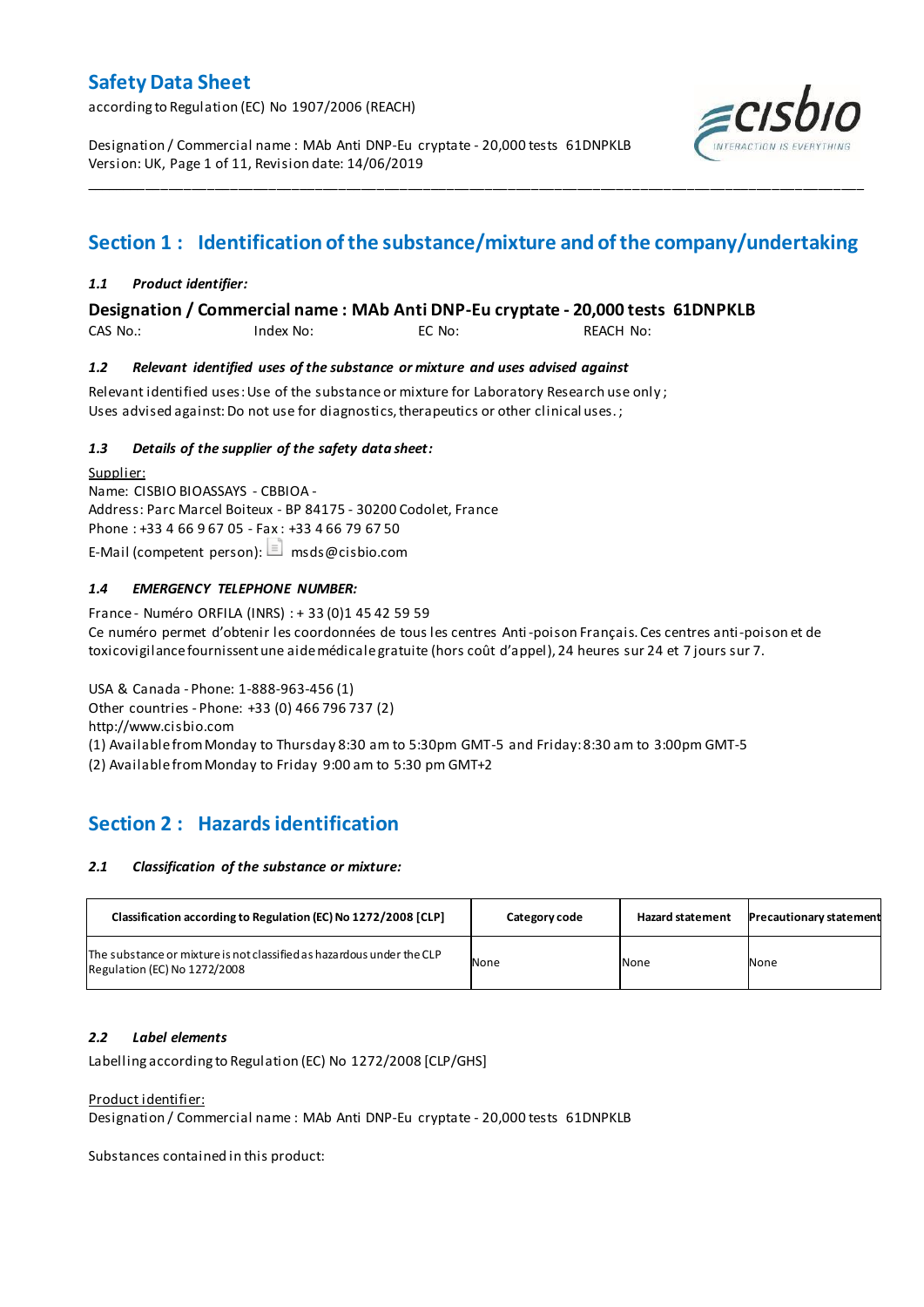according to Regulation (EC) No 1907/2006 (REACH)

Designation / Commercial name : MAb Anti DNP-Eu cryptate - 20,000 tests 61DNPKLB Version: UK, Page 2 of 11, Revision date: 14/06/2019



Hazard pictograms

Signal word:

Hazard and precautionary statements:

#### *2.3 Other hazards*

The mixture does not contain substances classified as 'Substances of Very High Concern' (SVHC) >= 0.1% published by the European CHemicals Agency (ECHA) under article 57 of REACH. The mixture satisfies neither the PBT nor the vPvB criteria for mixtures in accordance with annexe XIII of the REACH regulations EC 1907/2006. ; Adverse human health effects and symptoms:

\_\_\_\_\_\_\_\_\_\_\_\_\_\_\_\_\_\_\_\_\_\_\_\_\_\_\_\_\_\_\_\_\_\_\_\_\_\_\_\_\_\_\_\_\_\_\_\_\_\_\_\_\_\_\_\_\_\_\_\_\_\_\_\_\_\_\_\_\_\_\_\_\_\_\_\_\_\_\_\_\_\_\_\_\_\_\_\_\_\_\_\_\_\_\_\_\_\_\_\_\_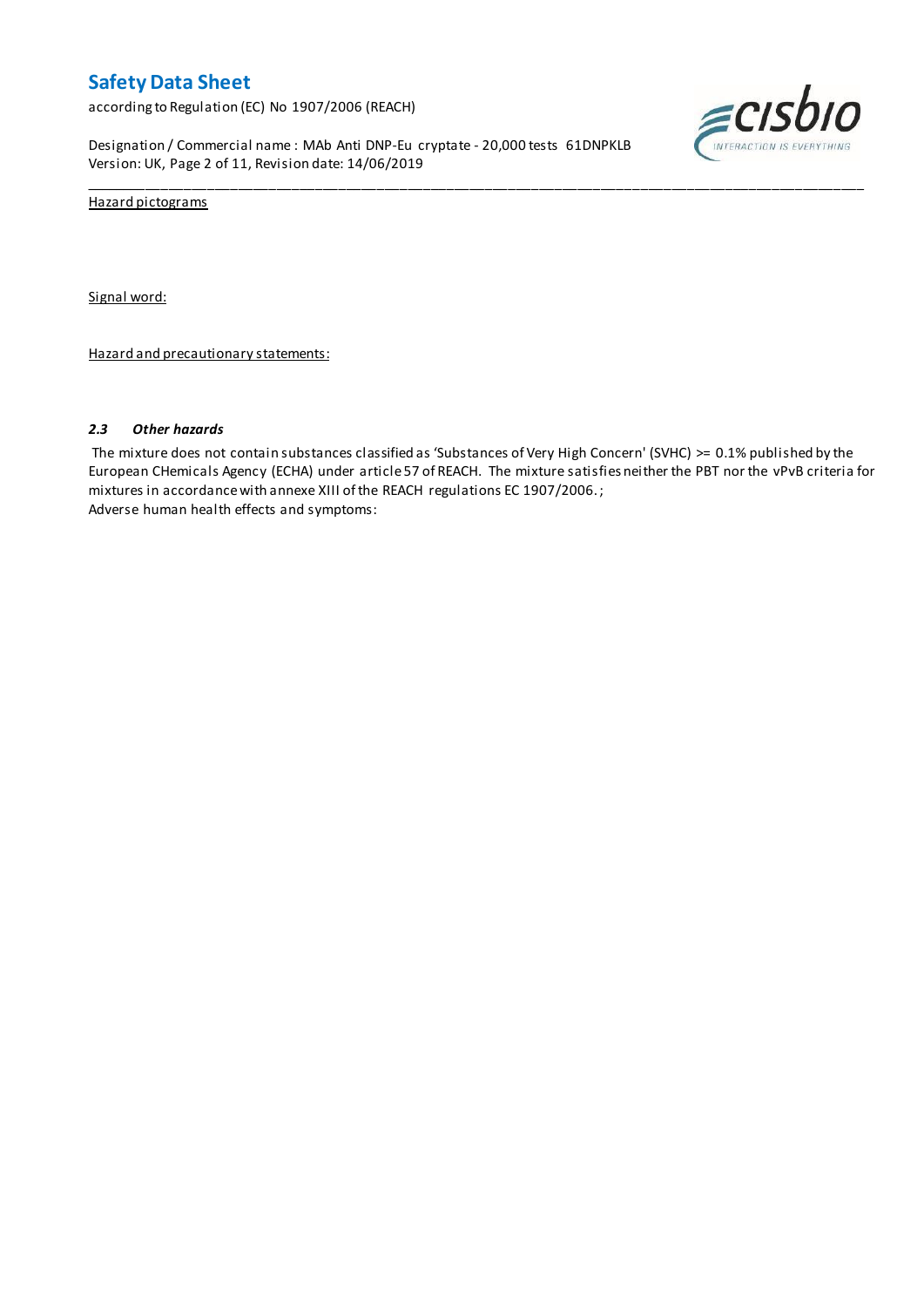according to Regulation (EC) No 1907/2006 (REACH)



Designation / Commercial name : MAb Anti DNP-Eu cryptate - 20,000 tests 61DNPKLB Version: UK, Page 3 of 11, Revision date: 14/06/2019

## **Section 3 : Composition/information on ingredients**

### *3.2 Mixtures*

Hazardous ingredients:

This mixture does not contain any hazardous substances at the concentration limits given in Regulation (EC) No. 1272/2008 and OSHA Hazard Communication Standard 29 CFR 1910.1200.

\_\_\_\_\_\_\_\_\_\_\_\_\_\_\_\_\_\_\_\_\_\_\_\_\_\_\_\_\_\_\_\_\_\_\_\_\_\_\_\_\_\_\_\_\_\_\_\_\_\_\_\_\_\_\_\_\_\_\_\_\_\_\_\_\_\_\_\_\_\_\_\_\_\_\_\_\_\_\_\_\_\_\_\_\_\_\_\_\_\_\_\_\_\_\_\_\_\_\_\_\_

Additional information: Full text of H- and EUH-phrases: see SECTION 16.

## **Section 4 : First aid measures**

### *4.1 Description of first aid measures*

**General information**:Do not leave affected person unattended. ; Remove affected person from the danger area and lay down. ;

Following inhalation:In case of respiratory tract irritation, consult a physician. ; Provide fresh air.;

**Following skin contact**:After contact with skin, wash immediately with water ; Remove contaminated clothing ;

**Following eye contact**:After contact with the eyes, rinse with water with the eyelids open for a sufficient length of time, then consult an ophthalmologist immediately. ;

**Following ingestion**:Do NOT induce vomiting. ; Give nothing to eat or drink. ; If accidentally swallowed rinse the mouth with plenty of water (only if the person is conscious) and obtain immediate medical attention. ;

**Self-protection of the first aider**:

### *4.2 Most important symptoms and effects, both acute and delayed*

Symptoms:No known symptoms to date. ; Effects:

### *4.3 Indication of any immediate medical attention and special treatment needed*

Notes for the doctor:

## **Section 5 : Firefighting measures**

### *5.1 Extinguishing media:*

**Suitable extinguishing media**:This product is not flammable. Use extinguishing agent suitable for type of surrounding fire ;

### *5.2 Special hazards arising from the substance or mixture*

Hazardous combustion products:/

### *5.3 Advice for fire-fighters*

Wear Protective clothing. ;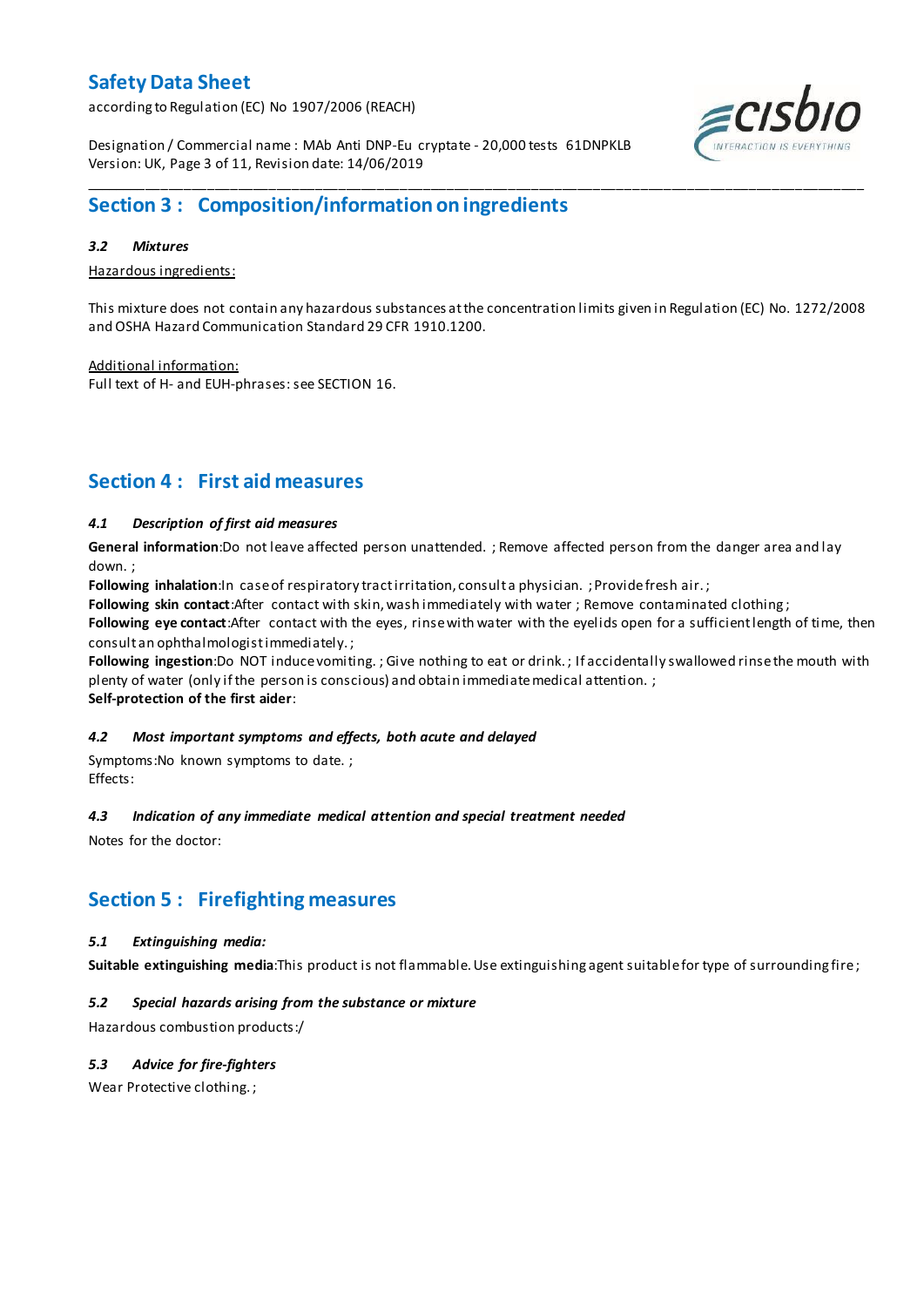according to Regulation (EC) No 1907/2006 (REACH)

Designation / Commercial name : MAb Anti DNP-Eu cryptate - 20,000 tests 61DNPKLB Version: UK, Page 4 of 11, Revision date: 14/06/2019



## **Section 6 : Accidental release measures**

### *6.1 Personal precautions, protective equipment and emergency procedures*

Emergency procedures: Provide adequate ventilation. ; Emergency procedures: Remove persons to safety. ; Personal precautions: Use personal protection equipment (see s ection 8). ;

\_\_\_\_\_\_\_\_\_\_\_\_\_\_\_\_\_\_\_\_\_\_\_\_\_\_\_\_\_\_\_\_\_\_\_\_\_\_\_\_\_\_\_\_\_\_\_\_\_\_\_\_\_\_\_\_\_\_\_\_\_\_\_\_\_\_\_\_\_\_\_\_\_\_\_\_\_\_\_\_\_\_\_\_\_\_\_\_\_\_\_\_\_\_\_\_\_\_\_\_\_

### *6.2 Environmental precautions*

Do not allow to enter into surface water or drains. ; Ensure all waste water is collected and treated via a waste water treatment plant. ;

#### *6.3 Methods and material for containment and cleaning up*

For cleaning up:Suitable material for taking up: Absorbing material, organic ; Other information:

### *6.4 Reference to other sections*

Additional information:

## **Section 7 : Handling and storage**

### *7.1 Precautions for safe handling*

#### Protective measures:

Advice on safe handling:Avoid contact with skin, eyes and clothes. ; Avoid: Eye contact ; Avoid: Genera tion/formation of aerosols ; Avoid: Skin contact ; Avoid: inhalation ; In the immediate working surroundings there must be: Emergency shower installed ; In the immediate working surroundings there must be: Provide eye shower and label its location conspicu ously ; Wash contaminated clothing immediately. ;

Fire preventions:

Do not eat, drink or smoke in areas where reagents are handled. ; Do not pipet by mouth ; Wear suitable one-way gloves at work ;

Advice on general occupational hygiene

Handle in accordance with good industrial hygiene and safety practice ; Observe technical data sheet. ; Remove contaminated, saturated clothing. ; Wash hands before breaks and after work. ;

### *7.2 Conditions for safe storage, including any incompatibilities*

Technical measures and storage conditions:

Requirements for storage rooms and vessels: Keep container tightly closed. ; Keep-store only in original container or in properly labeled containers ; Hints on storage assembly: Materials to avoid: Further information on storage conditions:

#### *7.3 Specific end uses:*

Recommendations on specific end uses: Observe technical data sheet. ;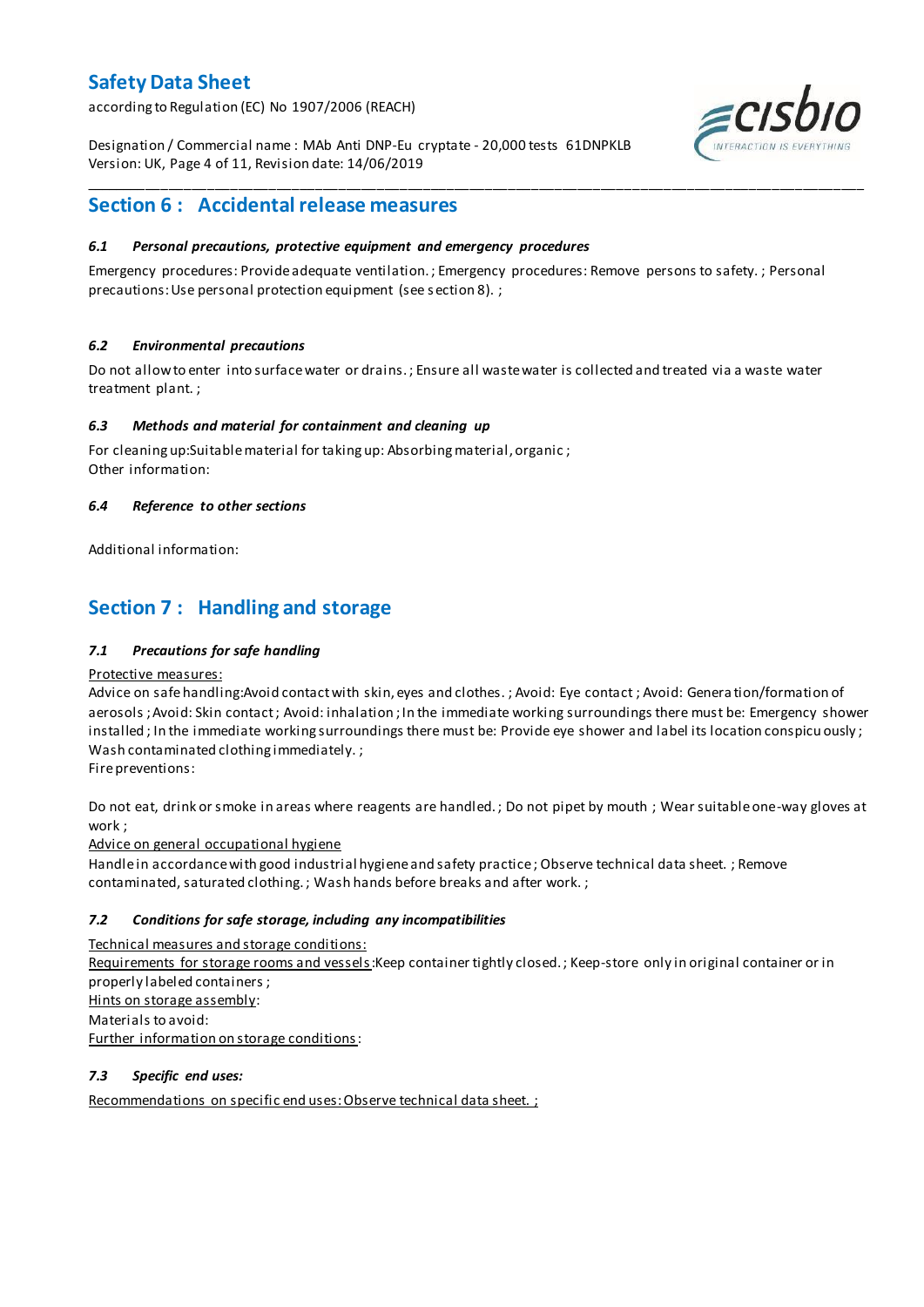according to Regulation (EC) No 1907/2006 (REACH)

Designation / Commercial name : MAb Anti DNP-Eu cryptate - 20,000 tests 61DNPKLB Version: UK, Page 5 of 11, Revision date: 14/06/2019

\_\_\_\_\_\_\_\_\_\_\_\_\_\_\_\_\_\_\_\_\_\_\_\_\_\_\_\_\_\_\_\_\_\_\_\_\_\_\_\_\_\_\_\_\_\_\_\_\_\_\_\_\_\_\_\_\_\_\_\_\_\_\_\_\_\_\_\_\_\_\_\_\_\_\_\_\_\_\_\_\_\_\_\_\_\_\_\_\_\_\_\_\_\_\_\_\_\_\_\_\_



# **Section 8 : Exposure controls/personal protection**

### *8.1 Control parameters*

Preliminary remark:

- 8.1.1 Occupational exposure limits:
	- France
	- Spain
	- **•** Germany
	- Italia
	- Greece
	- UK
	- OSHA (USA)
- 8.1.2 Biological limit values (Germany):
- 8.1.3 Exposure limits at intended use (Germany):
- 8.1.4 DNEL/PNEC-values:
	- DNEL worker
	- DNEL consumer

DNEL remark:

• PNEC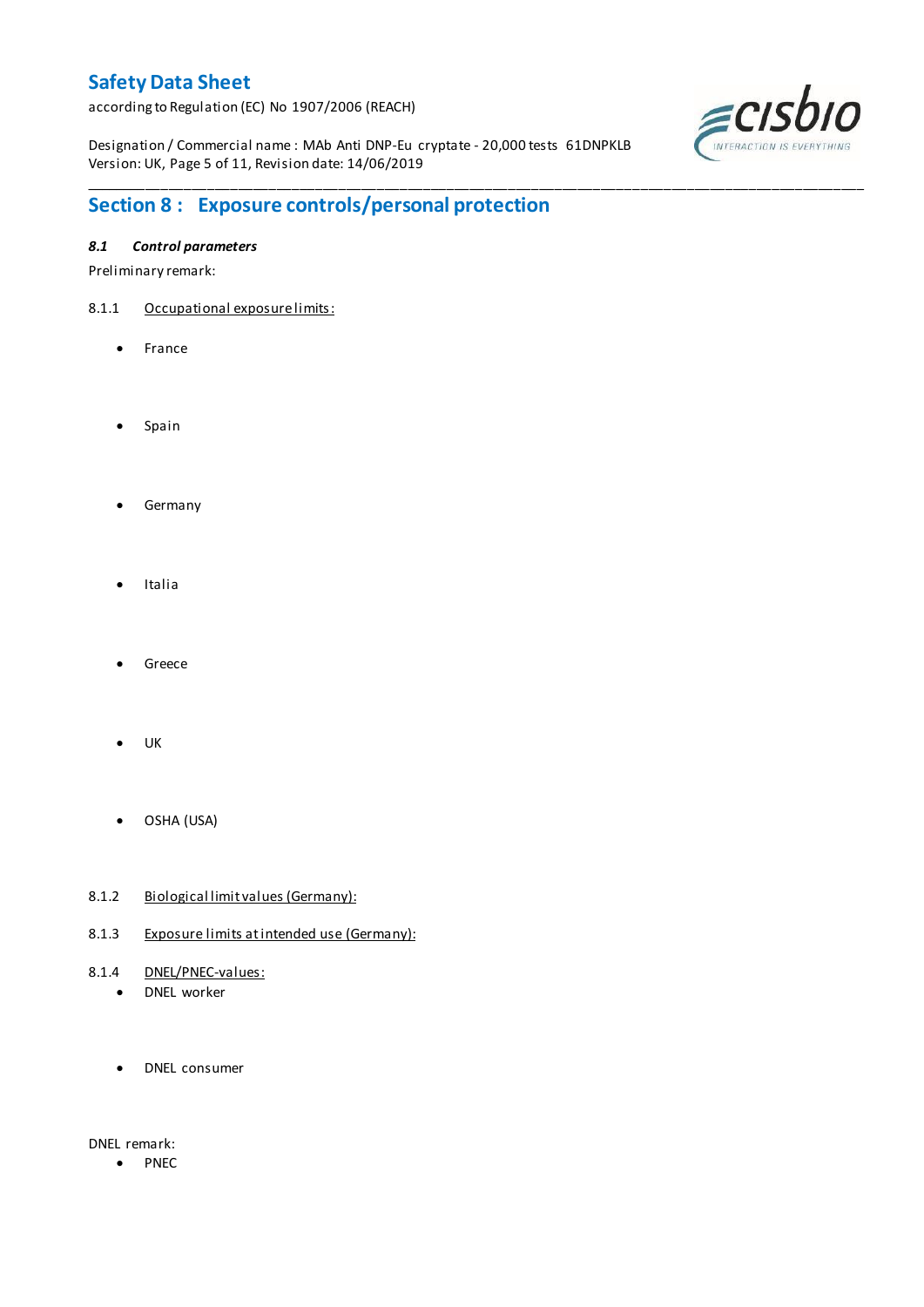according to Regulation (EC) No 1907/2006 (REACH)

Designation / Commercial name : MAb Anti DNP-Eu cryptate - 20,000 tests 61DNPKLB Version: UK, Page 6 of 11, Revision date: 14/06/2019



PNEC remark: Control parameters remark:

#### *8.2 Exposure controls*

- 8.2.1 Appropriate engineering controls:
- 8.2.2 Personal protective equipment:

**Eye / Face protection**: Safety glasses with side-shields ;

**Skin protection**:Gloves ; Laboratory coats ;

**Respiratory protection**:Ensure adequate ventilation ;

**Thermal hazards**:

8.2.3 Environmental exposure controls:

## **Section 9 : Physical and chemical properties**

#### *9.1 Information on basic physical and chemical properties*

Appearance

| Physical state        | Solid  |
|-----------------------|--------|
| Colour                | White: |
| Odour                 |        |
| Odour threshold (ppm) |        |

\_\_\_\_\_\_\_\_\_\_\_\_\_\_\_\_\_\_\_\_\_\_\_\_\_\_\_\_\_\_\_\_\_\_\_\_\_\_\_\_\_\_\_\_\_\_\_\_\_\_\_\_\_\_\_\_\_\_\_\_\_\_\_\_\_\_\_\_\_\_\_\_\_\_\_\_\_\_\_\_\_\_\_\_\_\_\_\_\_\_\_\_\_\_\_\_\_\_\_\_\_

|                                                             |                                           | Value | Concentration<br>(mol/L) | Method | Temperature (°C) | Pressure (kPa) | Remark |
|-------------------------------------------------------------|-------------------------------------------|-------|--------------------------|--------|------------------|----------------|--------|
| pH                                                          |                                           |       |                          |        |                  |                |        |
| Melting point (°C)                                          |                                           |       |                          |        |                  |                |        |
| Freezing point (°C)                                         |                                           |       |                          |        |                  |                |        |
| Initial boiling point/boiling range (°C)                    |                                           |       |                          |        |                  |                |        |
| Flash point (°C)                                            |                                           |       |                          |        |                  |                |        |
| Evaporation rate (kg/m <sup>2</sup> /h)                     |                                           |       |                          |        |                  |                |        |
| Flammability (type : ) (%)                                  |                                           |       |                          |        |                  |                |        |
| Upper/lower<br>flammability or explosive<br>limits          | Upper explosive limit<br>(%)              |       |                          |        |                  |                |        |
|                                                             | Lower explosive limit (%)                 |       |                          |        |                  |                |        |
| Vapour pressure (kPa)                                       |                                           |       |                          |        |                  |                |        |
| Vapour density (g/cm <sup>3</sup> )                         |                                           |       |                          |        |                  |                |        |
|                                                             | Density (g/cm <sup>3</sup> )              |       |                          |        |                  |                |        |
| Densities                                                   | Relative density (g/cm <sup>3</sup> )     |       |                          |        |                  |                |        |
|                                                             | Bulk density (g/cm <sup>3</sup> )         |       |                          |        |                  |                |        |
|                                                             | Critical density (g/cm <sup>3</sup> )     |       |                          |        |                  |                |        |
| Solubility (Type: ) (g/L)                                   |                                           |       |                          |        |                  |                |        |
| Partition coefficient (log Pow)<br>n-octanol/water at pH :  |                                           |       |                          |        |                  |                |        |
| Auto-ignition temperature (°C)                              |                                           |       |                          |        |                  |                |        |
| Decomposition temperature (°C)<br>Decomposition energy : kJ |                                           |       |                          |        |                  |                |        |
| Viscosity                                                   | Viscosity, dynamic (poiseuille)           |       |                          |        |                  |                |        |
|                                                             | Viscosity, cinematic (cm <sup>3</sup> /s) |       |                          |        |                  |                |        |
| Oxidising properties                                        |                                           |       |                          |        |                  |                |        |
| Explosive properties                                        |                                           |       |                          |        |                  |                |        |

#### *9.2 Other information:*

No other relevant data available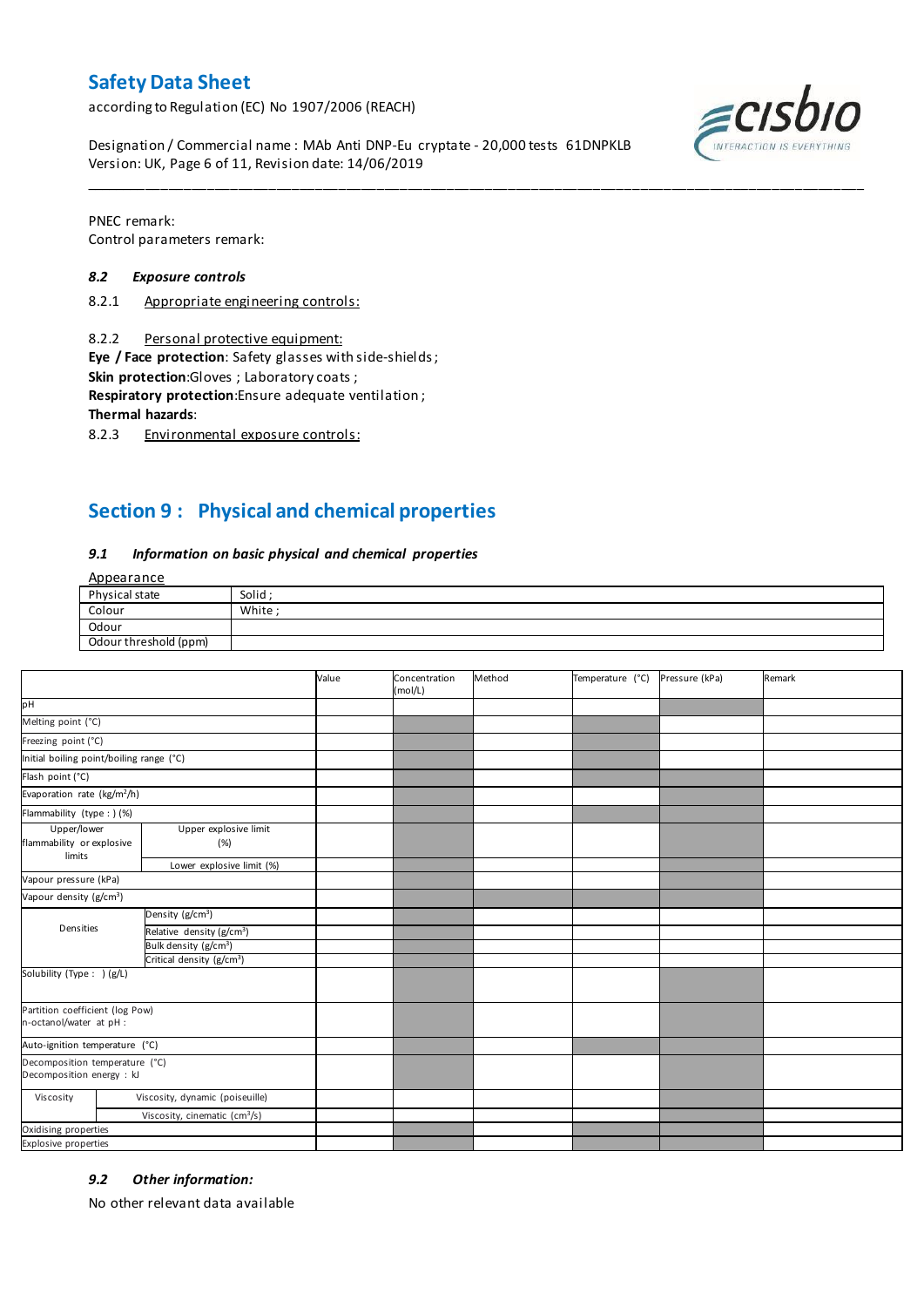according to Regulation (EC) No 1907/2006 (REACH)

Designation / Commercial name : MAb Anti DNP-Eu cryptate - 20,000 tests 61DNPKLB Version: UK, Page 7 of 11, Revision date: 14/06/2019



## **Section 10 : Stability and reactivity**

- *10.1 Reactivity* This material is considered to be non-reactive under normal use conditions. ;
- *10.2 Chemical stability*
- *10.3 Possibility of hazardous reactions*
- *10.4 Conditions to avoid:*
- *10.5 Incompatible materials:*

#### *10.6 Hazardous decomposition products:*

Does not decompose when used for intended uses. ; Thermal decomposition can lead to the escape of irritating gases and vapors. ;

\_\_\_\_\_\_\_\_\_\_\_\_\_\_\_\_\_\_\_\_\_\_\_\_\_\_\_\_\_\_\_\_\_\_\_\_\_\_\_\_\_\_\_\_\_\_\_\_\_\_\_\_\_\_\_\_\_\_\_\_\_\_\_\_\_\_\_\_\_\_\_\_\_\_\_\_\_\_\_\_\_\_\_\_\_\_\_\_\_\_\_\_\_\_\_\_\_\_\_\_\_

### **Section 11 : Toxicological information**

Toxicokinetics, metabolism and distribution

#### *11.1 Information on toxicological effects*

#### Substances

**Acute toxicity**

Animal data: Acute oral toxicity:

Acute dermal toxicity:

Acute inhalative toxicity:

Practical experience / human evidence: Assessment / Classification: General Remark:

#### **Skin corrosion/irritation**

Animal data:

In-vitro skin test method: In-vitro skin test result: Assessment / Classification:

#### **Eye damage/irritation**

Animal data:

In vitro eye test method: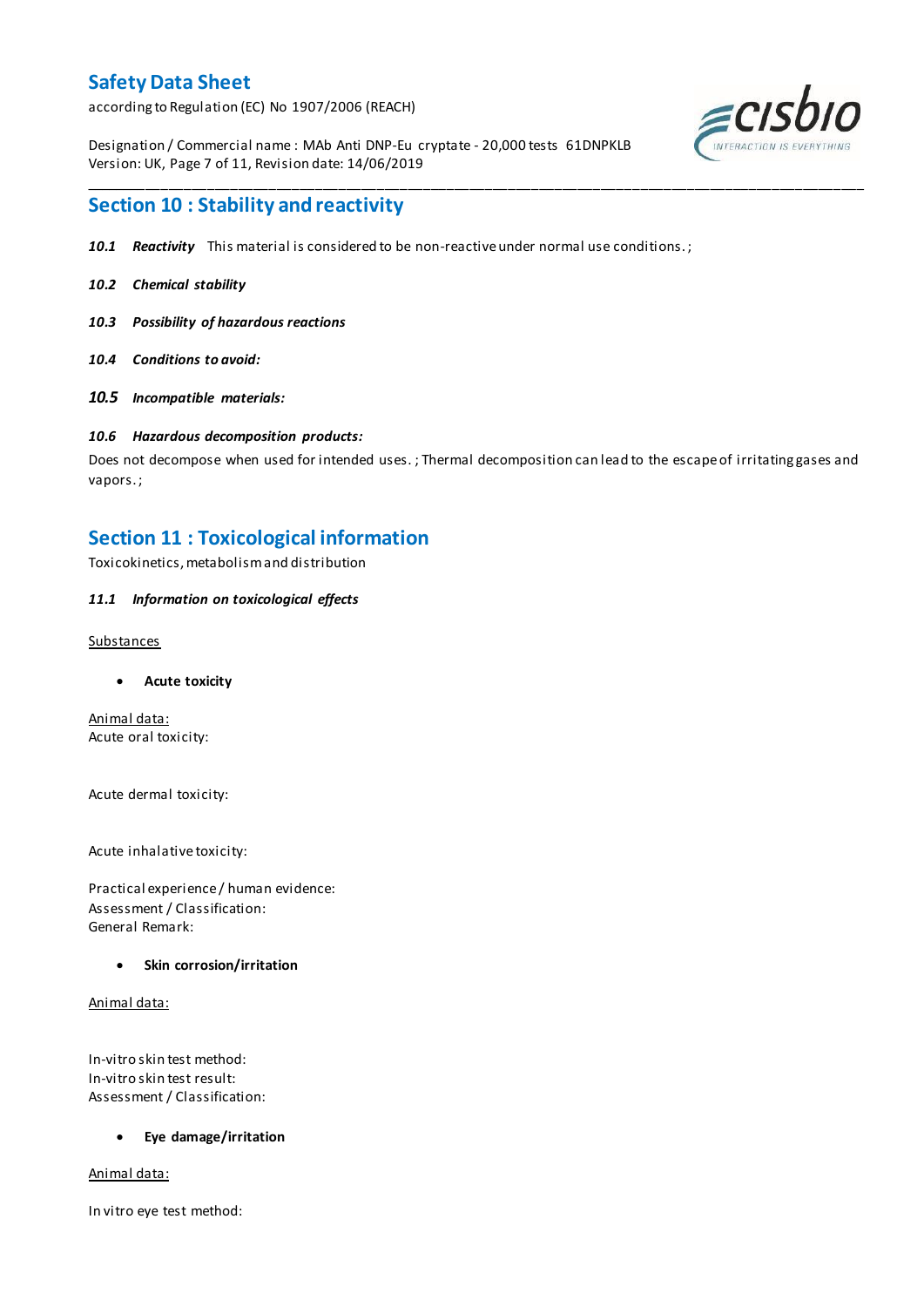according to Regulation (EC) No 1907/2006 (REACH)

Designation / Commercial name : MAb Anti DNP-Eu cryptate - 20,000 tests 61DNPKLB Version: UK, Page 8 of 11, Revision date: 14/06/2019

\_\_\_\_\_\_\_\_\_\_\_\_\_\_\_\_\_\_\_\_\_\_\_\_\_\_\_\_\_\_\_\_\_\_\_\_\_\_\_\_\_\_\_\_\_\_\_\_\_\_\_\_\_\_\_\_\_\_\_\_\_\_\_\_\_\_\_\_\_\_\_\_\_\_\_\_\_\_\_\_\_\_\_\_\_\_\_\_\_\_\_\_\_\_\_\_\_\_\_\_\_

In vitro eye test result: Assessment / Classification:

#### **CMR effects (carcinogenity, mutagenicity and toxicity for reproduction)**

o Germ cell mutagenicity:

Animal data:

Assessment / Classification:

o Carcinogenicity

Practical experience / human evidence: Animal data:

Other information: Assessment / Classification:

o Reproductive toxicity

Practical experience / human evidence: Animal data:

Other information: Assessment / Classification:

Overall assessment on CMR properties:

- **Specific target organ toxicity (single exposure)**
	- o STOT SE 1 and 2

Animal data:

Other information:

o STOT SE 3

Practical experience / human evidence:

Other information: Assessment / Classification:

**Specific target organ toxicity (repeated exposure)**

Practical experience / human evidence: Animal data:

Assessment / Classification: Other information

**Aspiration hazard**

Practical experience / human evidence:

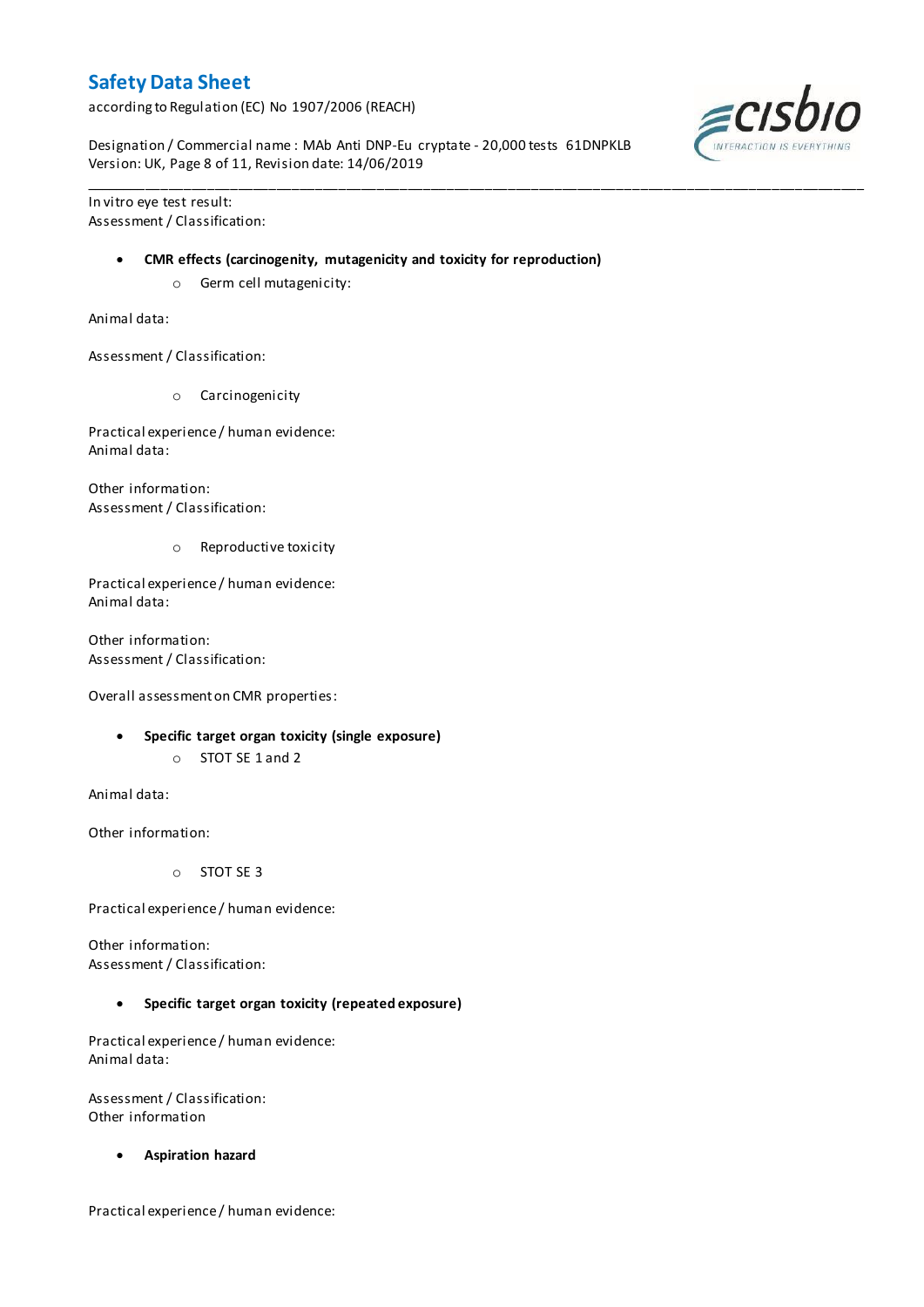according to Regulation (EC) No 1907/2006 (REACH)

Designation / Commercial name : MAb Anti DNP-Eu cryptate - 20,000 tests 61DNPKLB Version: UK, Page 9 of 11, Revision date: 14/06/2019



Experimental data: viscosity data: see SECTION 9. Assessment / Classification: Remark:

11.1.1 Mixtures No toxicological information is available for the mixture itself

## **Section 12 : Ecological information**

In case that test data regarding one endpoint/differentiation exist for the mixture itself, the classification is carried out according to the substance criteria (excluding biodegradation and bioaccumulation). If no test data exist, the criteria for mixture classification has to be used (calculation method); in this case the toxicological data of the ingredients are shown.

\_\_\_\_\_\_\_\_\_\_\_\_\_\_\_\_\_\_\_\_\_\_\_\_\_\_\_\_\_\_\_\_\_\_\_\_\_\_\_\_\_\_\_\_\_\_\_\_\_\_\_\_\_\_\_\_\_\_\_\_\_\_\_\_\_\_\_\_\_\_\_\_\_\_\_\_\_\_\_\_\_\_\_\_\_\_\_\_\_\_\_\_\_\_\_\_\_\_\_\_\_

### *12.1 Aquatic toxicity:*

Acute (short-term) fish toxicity

Chronic (long-term) fish toxicity

Acute (short-term) toxicity to crustacea

Chronic (long-term) toxicity to crustacea

Acute (short-term) toxicity to algae and cyanobacteria

Toxicity to microorganisms and other aquatic plants / organisms

Assessment / Classification:

### *12.2 Persistence and degradability*

Biodegradation:

Abiotic Degradation:

Assessment / Classification:

### *12.3 Bioaccumulative potential*

Bioconcentration factor (BCF):

*12.4 Mobility in soil*

#### *12.5 Results of PBT and vPvB assessment*

#### *12.6 Other adverse effects:*

Additional ecotoxicological information: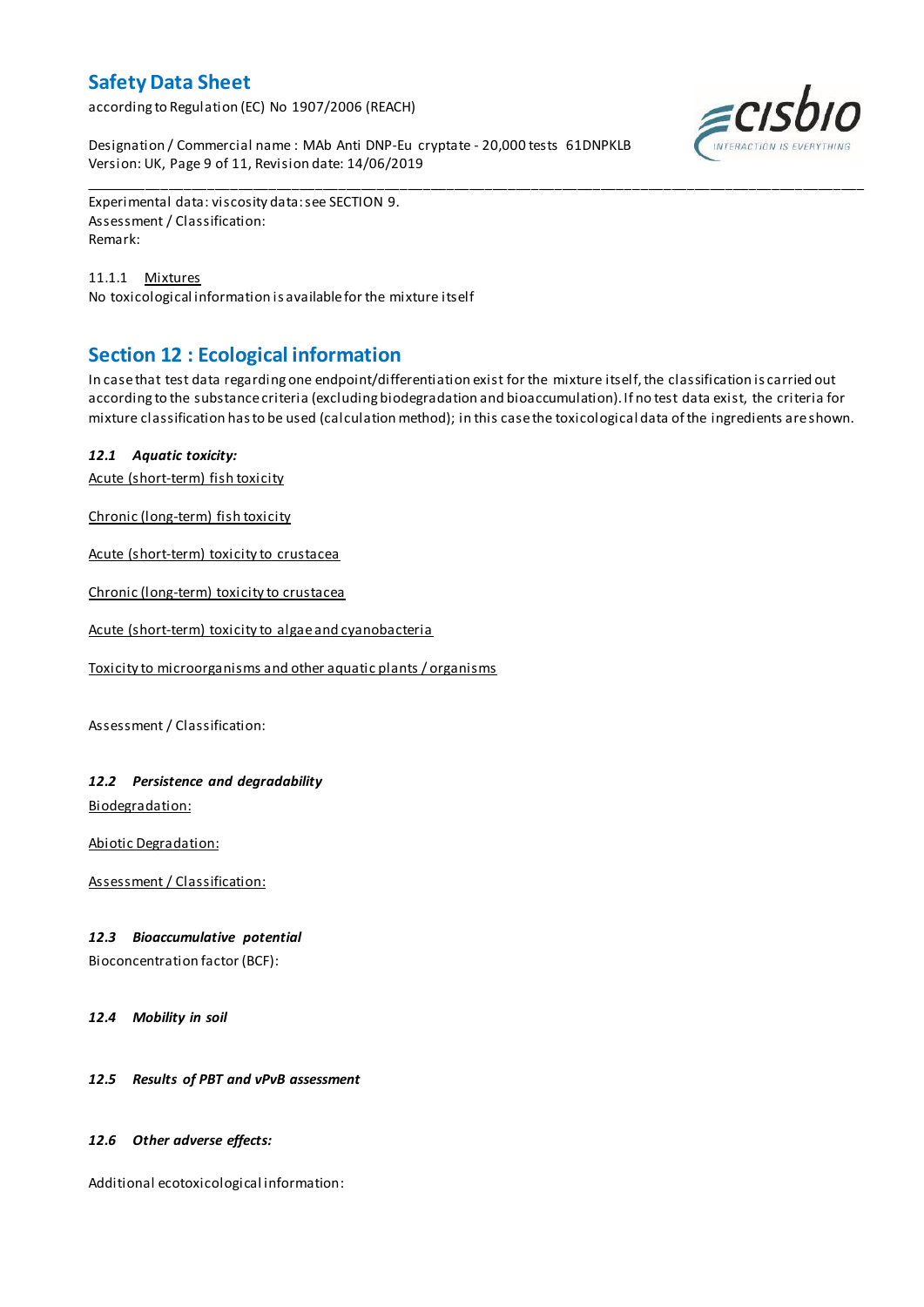according to Regulation (EC) No 1907/2006 (REACH)

Designation / Commercial name : MAb Anti DNP-Eu cryptate - 20,000 tests 61DNPKLB Version: UK, Page 10 of 11, Revision date: 14/06/2019



## **Section 13 : Disposal considerations**

#### *13.1 Waste treatment methods*

Waste treatment options:Dispose of waste according to applicable legislation. ;

## **Section 14 : Transport information**

| <u>ADR/RID/AND/IMDG/IATA</u> |  |
|------------------------------|--|
| UN No.                       |  |
| UN Proper shipping name      |  |
| Transport hazard class(es)   |  |
| Hazard label(s)              |  |
|                              |  |
| Packing group                |  |
|                              |  |

\_\_\_\_\_\_\_\_\_\_\_\_\_\_\_\_\_\_\_\_\_\_\_\_\_\_\_\_\_\_\_\_\_\_\_\_\_\_\_\_\_\_\_\_\_\_\_\_\_\_\_\_\_\_\_\_\_\_\_\_\_\_\_\_\_\_\_\_\_\_\_\_\_\_\_\_\_\_\_\_\_\_\_\_\_\_\_\_\_\_\_\_\_\_\_\_\_\_\_\_\_

#### *Transport in bulk according to Annex II of MARPOL 73/78 and the IBC Code*

| Land transport (ADR/RID)                                             |                                               |
|----------------------------------------------------------------------|-----------------------------------------------|
| Classification code ADR:                                             | Special Provisions for ADR/RID:               |
| Limited quantities for ADR/RID:                                      | Excepted Quantities for ADR/RID:              |
| Packing Instructions for ADR/RID:                                    | Special packing provisions for ADR/RID:       |
| Mixed packing provisions:                                            |                                               |
| Portable tanks and bulk containers Instructions:                     |                                               |
| Portable tanks and bulk containers Special Provisions:               |                                               |
| <b>ADR Tank Code:</b>                                                | ADR Tank special provisions:                  |
| Vehicle for tank carriage:                                           |                                               |
| Special provisions for carriage Packages:                            |                                               |
| Special provisions for carriage Bulk:                                |                                               |
| Special provisions for carriage for loading, unloading and handling: |                                               |
| Special Provisions for carriage Operation:                           |                                               |
| Hazard identification No:                                            | Transport category (Tunnel restriction code): |
|                                                                      |                                               |
| Sea transport (IMDG)                                                 |                                               |
| Marine Pollutant:                                                    | Subsidiary risk(s) for IMDG:                  |
| Packing provisions for IMDG:                                         | Limited quantities for IMDG:                  |
| Packing instructions for IMDG:                                       | <b>IBC Instructions:</b>                      |
| <b>IBC Provisions:</b>                                               | <b>IMO</b> tank instructions:                 |
| UN tank instructions:                                                | Tanks and bulk Provisions:                    |
| EmS:                                                                 | Stowage and segregation for IMDG:             |
| Properties and observations:                                         |                                               |
|                                                                      |                                               |
| Inland waterway transport (ADN)                                      |                                               |
| Classification Code ADN:                                             | <b>Special Provisions ADN:</b>                |
| Limited quantities ADN:                                              | Excepted quantities ADN:                      |
| Carriage permitted:                                                  | Equipment required:                           |
| Provisions concerning loading and unloading:                         | Provisions concerning carriage:               |
| Number of blue cones/lights:                                         | Remark:                                       |
|                                                                      |                                               |
| Air transport (ICAO-TI / IATA-DGR)<br>Subsidiary risk for IATA:      | Excepted quantity for IATA:                   |
|                                                                      |                                               |

Passenger and Cargo Aircraft Limited Quantities Packing Instructions: Passenger and Cargo Aircraft Limited Quantities Maximal Net Quantity :